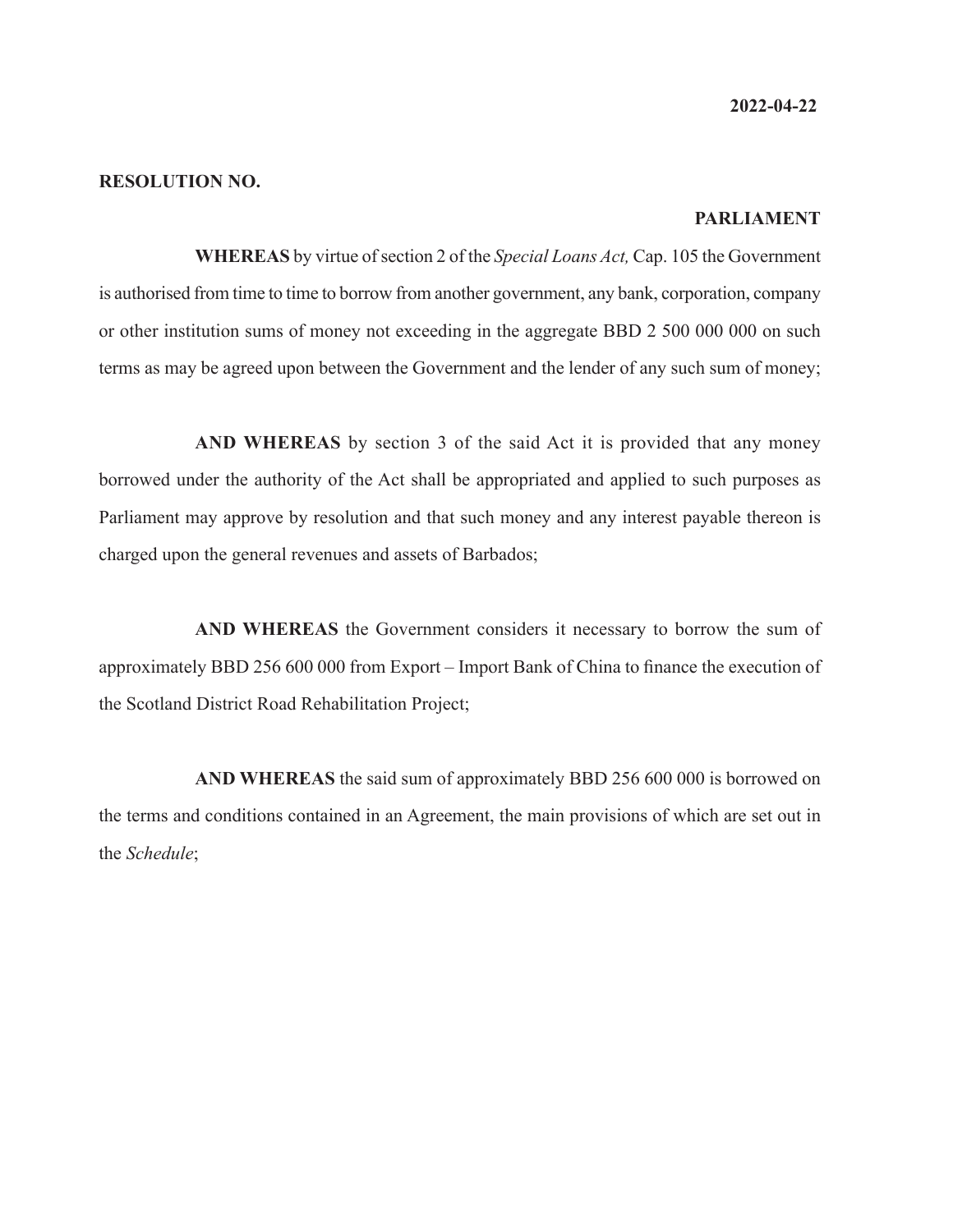**AND WHEREAS** the said sum of approximately BBD 256 600 000 is within the authorised borrowing limit given to the Government under section 2 of the said Act;

**BE IT RESOLVED** therefore that Parliament approve the borrowing of the sum of approximately BBD 256 600 000 from Export – Import Bank of China to finance the execution of the Scotland District Road Rehabilitation Project on the terms and conditions contained in an Agreement, the main provisions of which are set out in the *Schedule*.

| <b>APPROVED</b> by the House of Assembly this | day of | Two |
|-----------------------------------------------|--------|-----|
| Thousand and Twenty-two.                      |        |     |

### **Speaker**

| <b>APPROVED</b> by the Senate this | day of | Two |
|------------------------------------|--------|-----|
|                                    |        |     |

Thousand and Twenty-two.

 **President**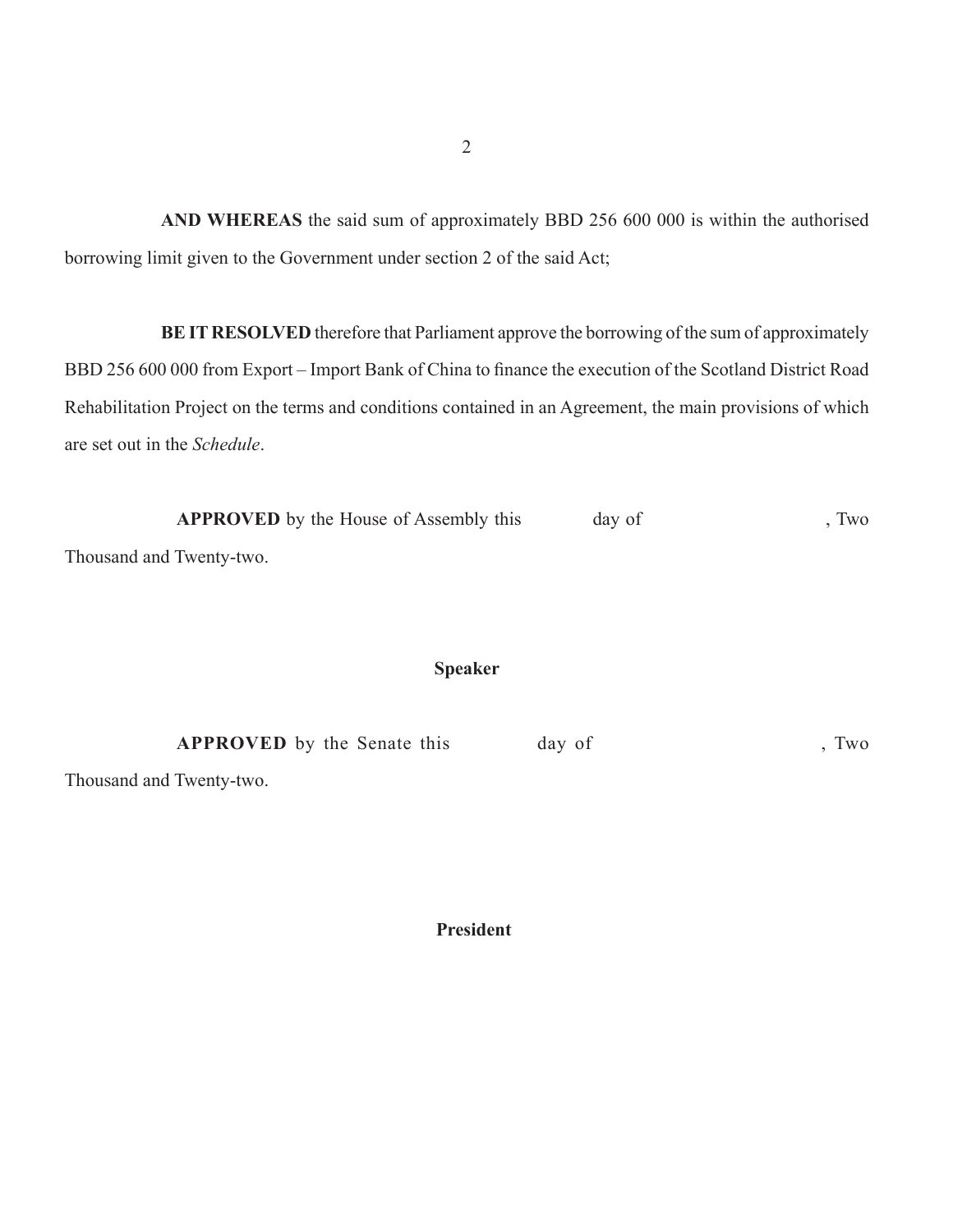## **SCHEDULE**

# **TERMS AND CONDITIONS**

| Borrower:            | Government of Barbados.                                                                                                                                                                           |
|----------------------|---------------------------------------------------------------------------------------------------------------------------------------------------------------------------------------------------|
| Lender:              | Export – Import Bank of China.                                                                                                                                                                    |
| Amount:              | Approximately BBD 256 600 000, Renminbi 815 500 000.                                                                                                                                              |
| Loan currency:       | Renminbi.                                                                                                                                                                                         |
| Purpose:             | To finance the execution of the Scotland District Road Rehabilitation<br>Project.                                                                                                                 |
| Term:                | 20 years.                                                                                                                                                                                         |
| Grace period:        | 60 months from the effective date of the Agreement.                                                                                                                                               |
| Repayment:           | 31 equal semi-annual instalments.                                                                                                                                                                 |
| Interest rate:       | $2\%$ per annum.                                                                                                                                                                                  |
| Disbursement period: | 48 months from the effective date of the Agreement.                                                                                                                                               |
| Commitment fee:      | 0.25% per annum on the undisbursed balance paid semi-annually.                                                                                                                                    |
| Management fee:      | 0.25% on the aggregate amount of approximately BBD 641 530<br>payable in one lump sum within 30 days after the effective date of the<br>Agreement, but no later than the first disbursement date. |
| Governing Law:       | Laws of China.                                                                                                                                                                                    |